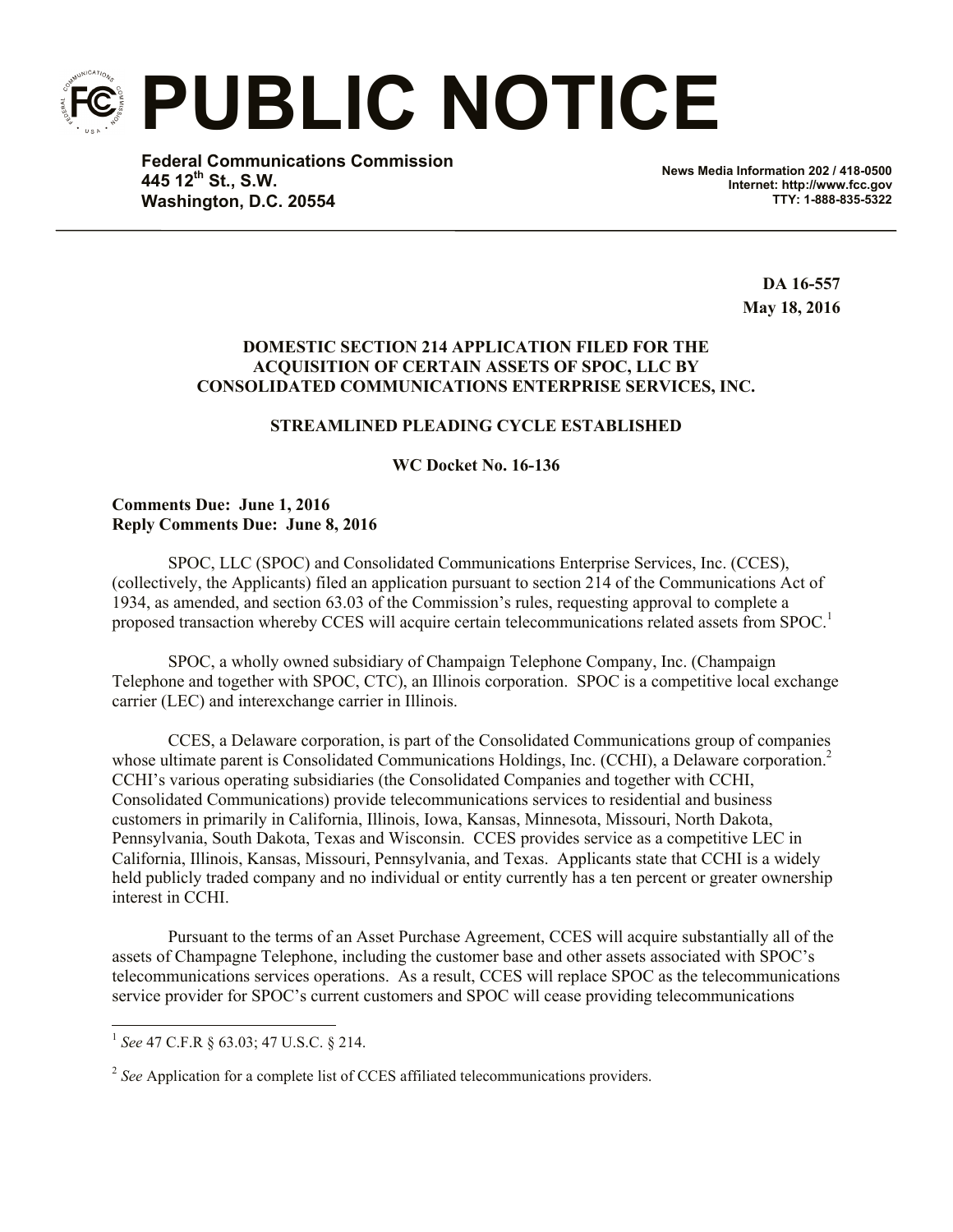services. Applicants assert that the proposed transaction is entitled to presumptive streamlined treatment under section 63.03(b)(2)(ii) of the Commission's rules and that a grant of the application will serve the public interest, convenience, and necessity.<sup>3</sup>

Domestic Section 214 Application Filed for the Acquisition of Certain Assets of SPOC, LLC by Consolidated Communications Enterprise Services, Inc., WC Docket No. 16-136 (filed Apr. 22, 2016).

### **GENERAL INFORMATION**

The transfer of assets identified herein has been found, upon initial review, to be acceptable for filing as a streamlined application. The Commission reserves the right to return any transfer application if, upon further examination, it is determined to be defective and not in conformance with the Commission's rules and policies. Pursuant to Section 63.03(a) of the Commission's rules, 47 CFR § 63.03(a), interested parties may file comments **on or before June 1, 2016**, and reply comments **on or before June 8, 2016**. Pursuant to Section 63.52 of the Commission's rules, 47 C.F.R. § 63.52, commenters must serve a copy of comments on the Applicants no later than the above comment filing date. Unless otherwise notified by the Commission, the Applicants may transfer assets on the 31st day after the date of this notice.

Pursuant to Section 63.03 of the Commission's rules, 47 CFR § 63.03, parties to this proceeding should file any documents in this proceeding using the Commission's Electronic Comment Filing System (ECFS): http://apps.fcc.gov/ecfs/.

#### **In addition, e-mail one copy of each pleading to each of the following:**

- 1) Tracey Wilson, Competition Policy Division, Wireline Competition Bureau, tracey.wilson@fcc.gov;
- 2) Dennis Johnson, Competition Policy Division, Wireline Competition Bureau, dennis.johnson@fcc.gov;
- 3) Jim Bird, Office of General Counsel,  $\lim_{\alpha \to 0}$  bird@fcc.gov;
- 4) David Krech, International Bureau, david.krech@fcc.gov;
- 5) Sumita Mukhoty, International Bureau, sumita.mukhoty@fcc.gov.

People with Disabilities: To request materials in accessible formats for people with disabilities (braille, large print, electronic files, audio format), send an e-mail to fcc504@fcc.gov or call the Consumer & Governmental Affairs Bureau at (202) 418-0530 (voice), 1-888-835-5322 (tty).

The proceeding in this Notice shall be treated as a "permit-but-disclose" proceeding in accordance with the Commission's *ex parte* rules. Persons making ex parte presentations must file a copy of any written presentation or a memorandum summarizing any oral presentation within two business days after the presentation (unless a different deadline applicable to the Sunshine period applies). Persons

 $3^{3}$  47 C.F.R. § 63.03(b)(2)(ii).